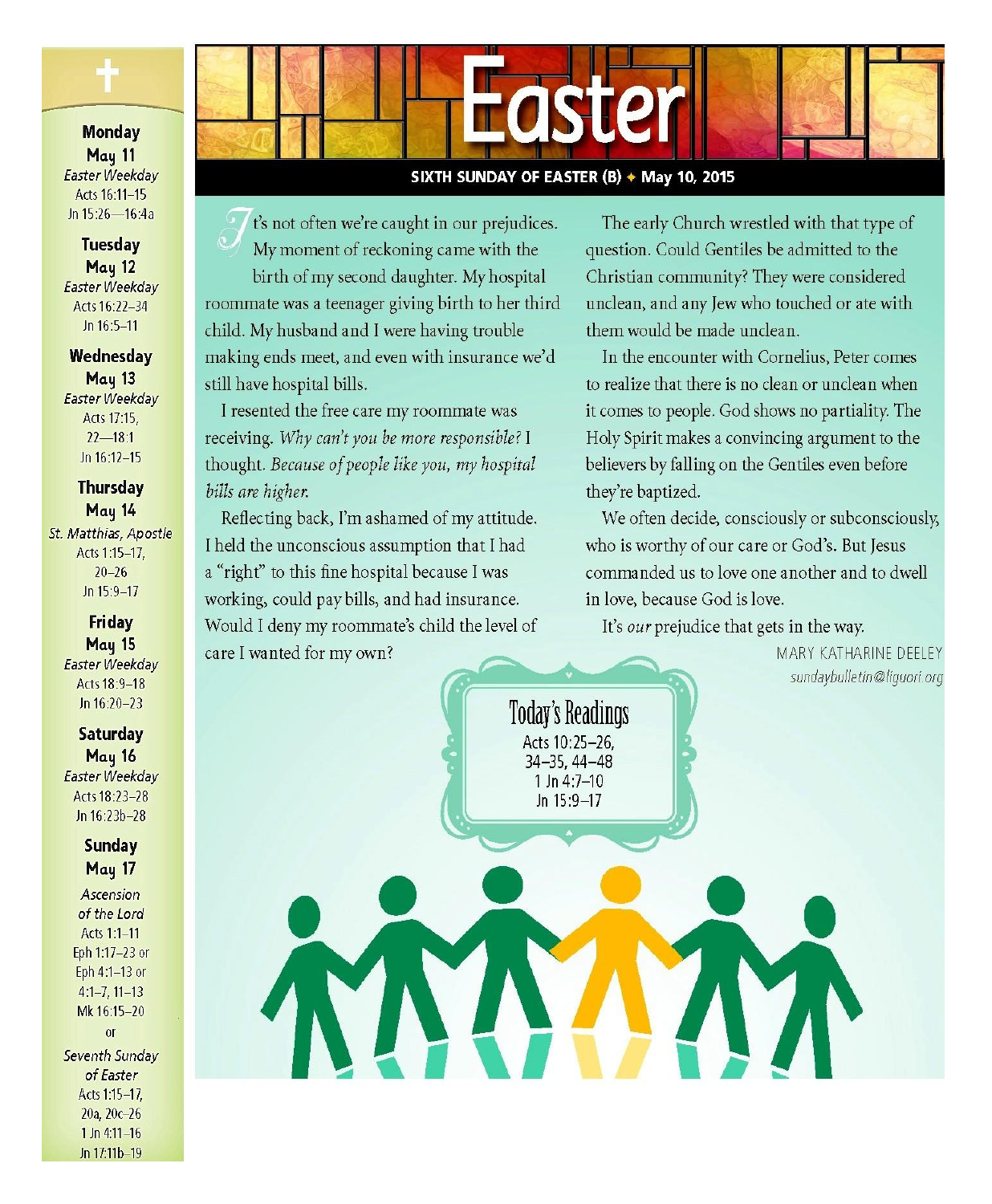

**Sixth Sunday** *Of Easter*

*May 10, 2015* 



# *St. Ann Catholic Church & Our Lady of Chartres Mission Pastor: Reverend Khoa P. Vo*

*Office: 228-832-2560, Fax: 228-832-3140 Hours: Monday-Friday 9am-4pm.*  **Web: www.stannparishlizana.org --- Email: [stanncatholic@bellsouth.net](mailto:stanncatholic@bellsouth.net)**

# "Love one another as I love you"

EUCHARISTIC ADORATION Every Friday Adoration from 8:30 a.m. to 9:30 a.m SACRAMENT OF RECONCILIATION Both Before Mass and by Appointment. *Mass Schedule for this Week*  Our Lady of Chartres Mass Schedule Sun 7:30 am **Novena** St. Ann Mass Schedule & Intentions Sat 5:00 pm +Sarah Thomson Sun 9:00am **Novena**

Mon 8:00 am **Novena** Tues 8:00 am **Novena** Wed 6:00 pm **Novena** Thu 8:00am **Novena** Fri 8am**Novena**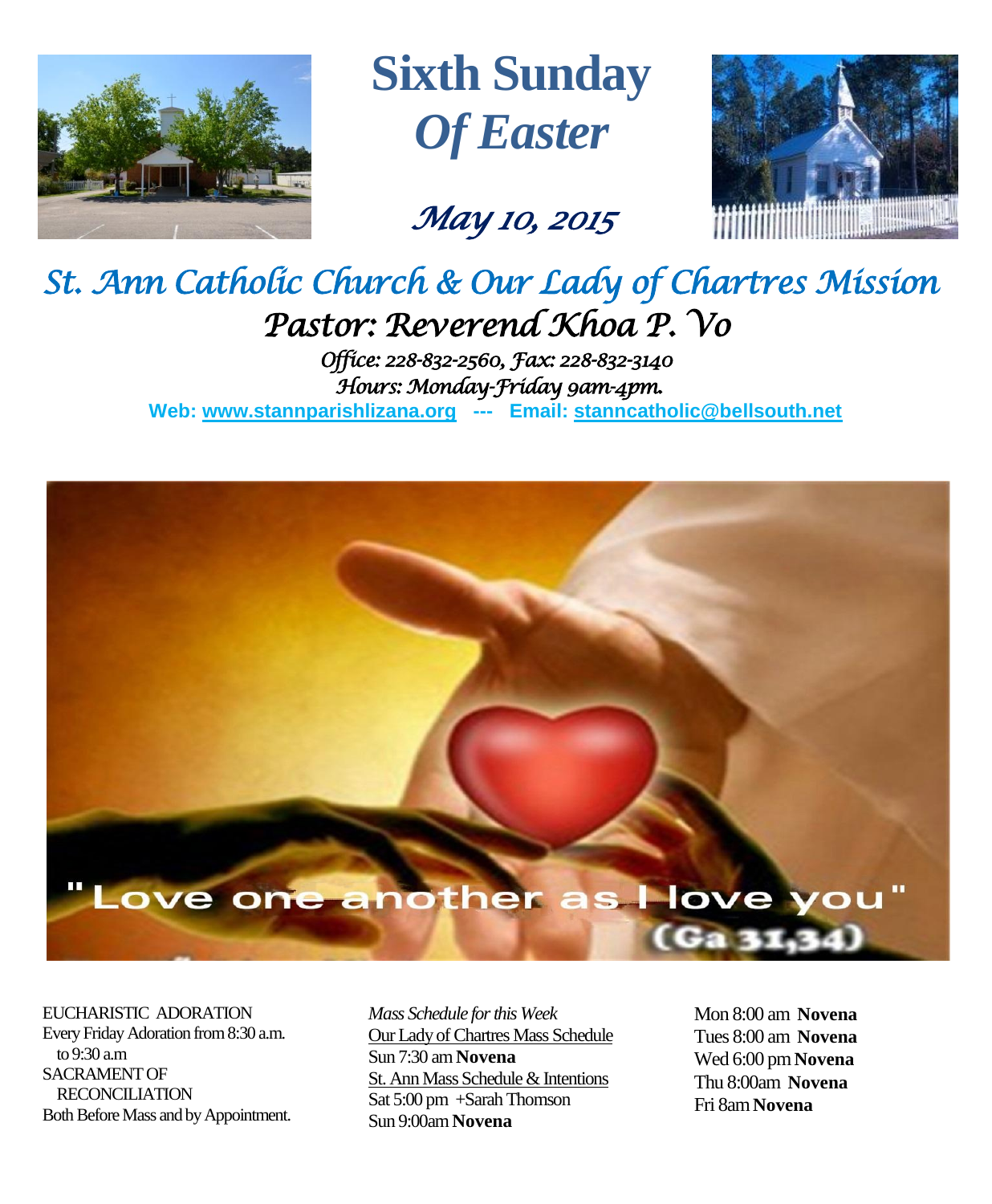# *From Father Khoa's Desk...*

# *Dear Parishioners and Friends,*

Happy Mother's Day! This is a special day for us to remember the impact and influence that our mom's had on our lives. We set aside this day to pray for them and remember the impact that they have had on our lives. We pray for all of our Moms who are either still here with us or have already gone to see Jesus. We also thank God for the special gifts of mothers because we would not be here if it was not for our moms. Also, thanks to all of you who are mothers because we know how much you sacrifice and love so we can be who we are! We entrust all of you to the intercession of Our Mother Mary who is the model of motherhood!

Jesus said in today's gospel: "It was not you who chose me, but I who chose you and appointed you to go and bear fruit that will remain." We sometimes tend to believe the opposite. It's not unusual for us to think, "I have chosen to be a Christian," and then to imagine that the process really started with us, that it was our initiative, our decision to believe, our act of faith that got the ball rolling in our spiritual life. Of course our decision is important, but Jesus reminds us today that he is actually the one who took the first step. He chose us. He called and invited us to be among his followers and friends. As the second reading tells us, "God sent his only Son into the world so that we might have life through him." That happened first. The next step is ours, to accept this life that is offered to us through our own act of faith.

The other part of this equation is that, as Jesus tells us, we have been chosen for a mission. This isn't all just about our personal faith and our relationship with him. He calls us to know and love him, and when we respond, we are "appointed" to be fruitful in the world. We are supposed to live our faith in such a way that something valuable, beautiful, and useful comes from it. Jesus sends us

to make the world a better place, not in a vague, feel good, fluffy way but in a real, concrete way. He equips us to bear fruit that will remain. This isn't superficial or flighty. The work we do in the world whether it be alleviating the suffering of the sick and poor, evangelizing those who do not know about the gift of salvation, raising our children to be faithful Christians, or carrying out our career with integrity and generosity; all of this is meant to be the effect of our response to the call that Jesus gave us.

Just a reminder that we will celebrate the **Solemnity of the Ascension of the Lord** next weekend, May 16-17th. In most Dioceses of the United States, including all of the Dioceses of Biloxi, the feast of the Ascension has been transferred to the Sunday following the feast.

# *May God bless all of us!*  **...Fr. Khoa**

# *Next weekend is the Special Diocesan Collection for the Catholic Communication Campaign*

*Parish Council:* Meet next Saturday May 16 after 5pm mass.

**Yard Sale** will be next Sat May 16 and Sun 17 from 7am to 7pm. Please contact Beverly and Loretta for more information. Thank you.

*Baccalaureate Mass*…will be next Sunday, May 17, 2015

## **Prayer for our Mothers**

Lord Jesus, You have known a mother's love and tender care. We know that you will listen as we offer this Mother's Day prayer for our mothers most dear. Protect the lives, we pray, of those who have given us the gift of life. May our mothers know from day to day the deepening glow of joy that comes from Your presence. Bless our mothers both on earth and in heaven. AMEN